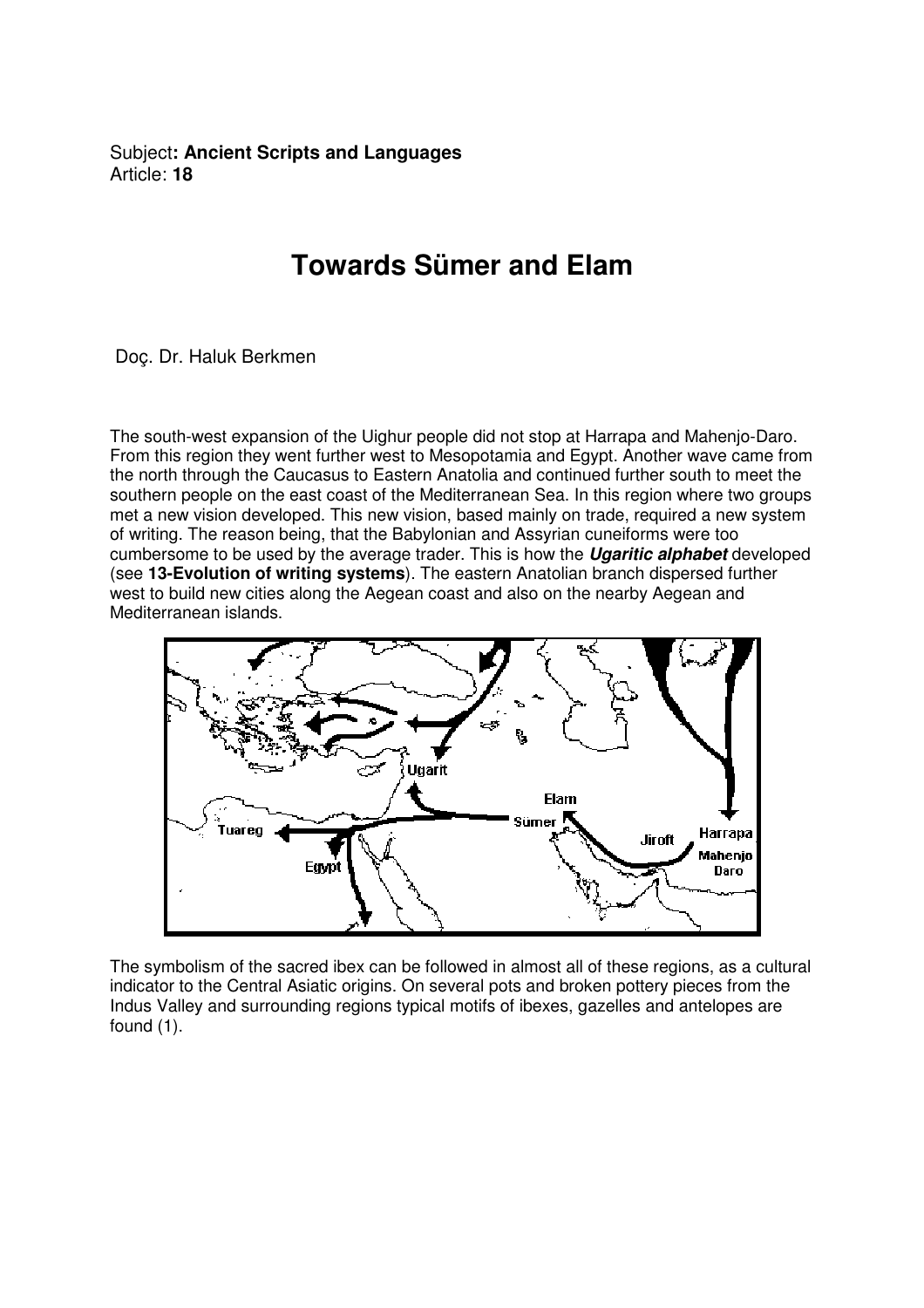

**1.** A barrel-shaped pot decorated with a row of ibexes painted in brown. **2.** Pottery fragment from the early period (circa 3,000 BC) with a gazelle among birds. **3.** A stylish ibex is found on a pottery fragment dated to the early second millennium BC. **4.** An antelope is seen on a polished plate from burial site that developed in and around Punjab following the peak of the Indus Civilization.

The sacred ibex has also found its place on the steles of Hakkari (see map of Chapter 12, **The Anatolian expansion**). These stone carvings, dated several thousand years old, suggest a very early connection between upper Mesopotamia and Central Asia (2). Two of the 12 carved steles found in Hakkari are shown below. The male figures hold drinking vessels and carry weapons, such as spears and daggers. The ibex figures (one of them enlarged) can clearly be seen above the left shoulder.



Hakkari (South-East Turkey)

Below we see a cylindrical stamp found in Susa, the main city of the Elamite culture. There are two intertwined ibexes next to an arrow (Ok). The script on each side is Elamite and has a precursor known as Proto-Elamite, still not deciphered (3). H. C. Rawlinson, who worked on the Elamite script thought that it belonged unquestionably to the Ural-Altaic language group. Maurice Pope says in this regard (3):

**The Elamite language had a long history behind it. Its existence is attested in cuneiform inscriptions of the second millennium BC, the so-called Middle Elamite, and probably extended back at least a further thousand years; for it is probably the language of inscriptions found at Susa in a quite different script, which are sometimes accompanied by a text, presumably a translation, in Akkadian cuneiform.**